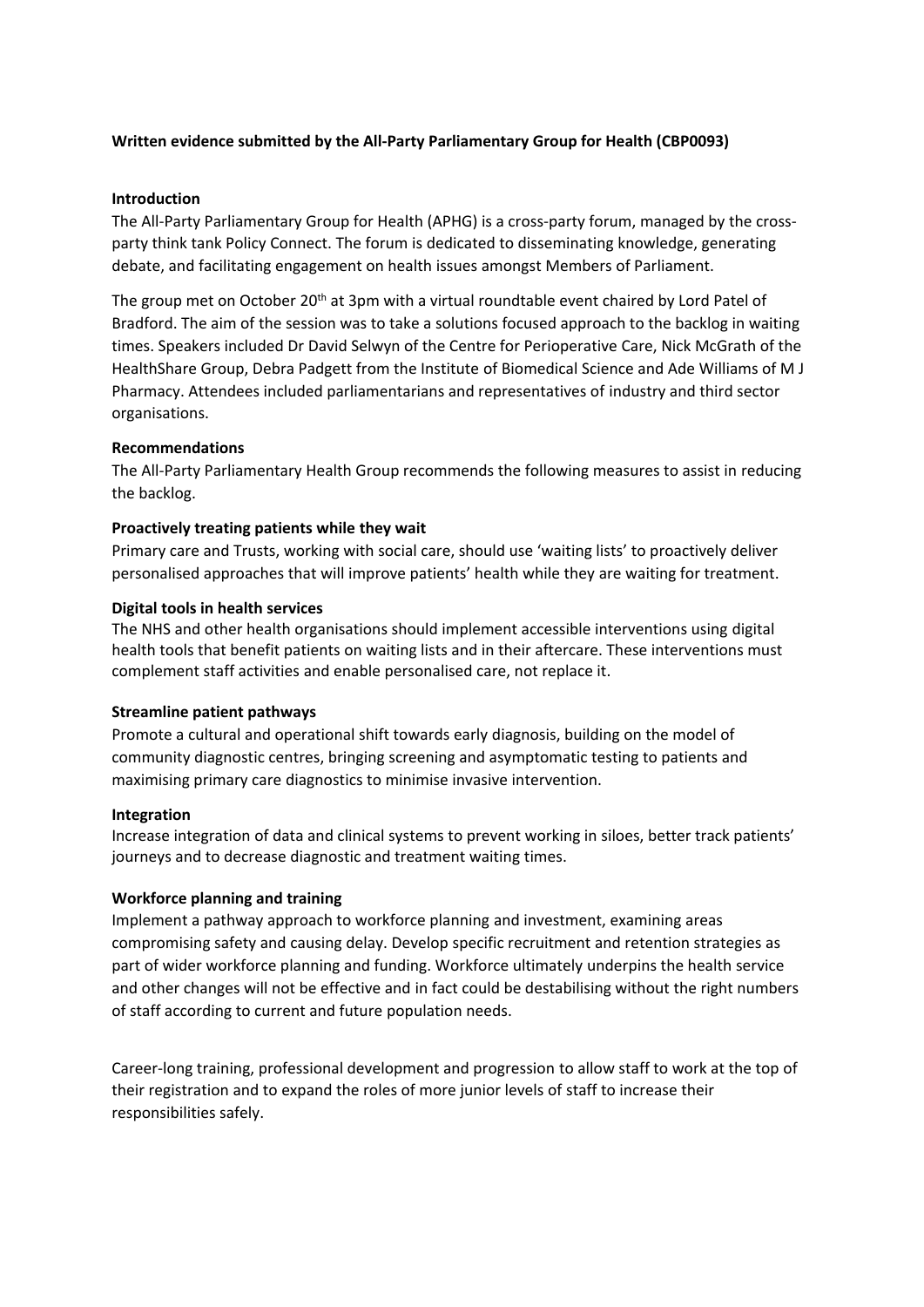## **Roundtable Summary**

The elective care backlog is likely to take years to clear and with the number of patients waiting for diagnostics and treatment set to increase waiting times are due to get worse before they get better. In this context, the roundtable discussed short- and long-term measures to increase capacity and more effectively use available resource to both reduce waiting times, and improve the experience of patients waiting for treatment.

The discussion made clear that a multipronged approach will be required to reduce the size and scale of the backlog and the amount of time patients spend on waiting lists. The most important factors in achieving this were identified as **using waiting lists to improve health, use of digital tools, increased pathway efficiencies, service integration, workforce investment.**

Underpinning the response is the pressing need to address inequalities in access, experience and health outcomes. Each of the themes discussed as part of the roundtable must be coproduced and developed with patients, clinicians and the public to ensure success. The measures outlined during the roundtable event all aim to prevent inequality becoming embedded in elective wait times, COVID-19 recovery and the wider health service moving forwards.

### **Proactively treat patients while they wait**

An important concept for tackling the scale of the backlog and ensuring that longer waiting times are less harmful is to proactively treat the waiting list as a period in which action is taken to improve patient's health.

This approach aims to improve a patient's condition prior to treatment. The inclusion of a patient on the waiting list should automatically trigger services to improve physical and mental resilience, prevent a decline in functional fitness, and promote wellbeing. This may be through support to stop smoking, increase physical activity or undertake physiotherapy.

Developing interventions and actions based on individual need should aim to empower patients and assist them to self-manage their conditions. Information and actions must be presented in a way that is accessible and allows for participation without barriers. This may be as simple as considering the patient's home environment or the use of language. For example encouraging patients to increase their physical activity rather than adopt a new exercise can feel less threatening.

#### **Digital tools in Health services**

Increasing the use of digital health tools has been an ongoing theme in the government's policy making and strategy in response to the COVID-19 pandemic. Innovation across the health service has allowed for online appointments, virtual wards and mass access to the NHS app. In developing and implementing digital tools as part of the backlog recovery and beyond, coproduction should guide their use. Patients and clinicians can provide practical recommendations at a national and local level on how and when digital is best used and where they should integrate with and support patient pathways.

Speakers highlighted the benefit of digital tools in supporting patients with low acuity conditions. The tools must allow clinicians to provide personalised support to patients to maximise their condition prior to treatment, empowering them through technology and promoting selfmanagement. The use of digital for many patients is considered easy and convenient. This also frees up more clinicians for complex clinical cases and vulnerable patients who may not feel comfortable accessing digital services or who need more support.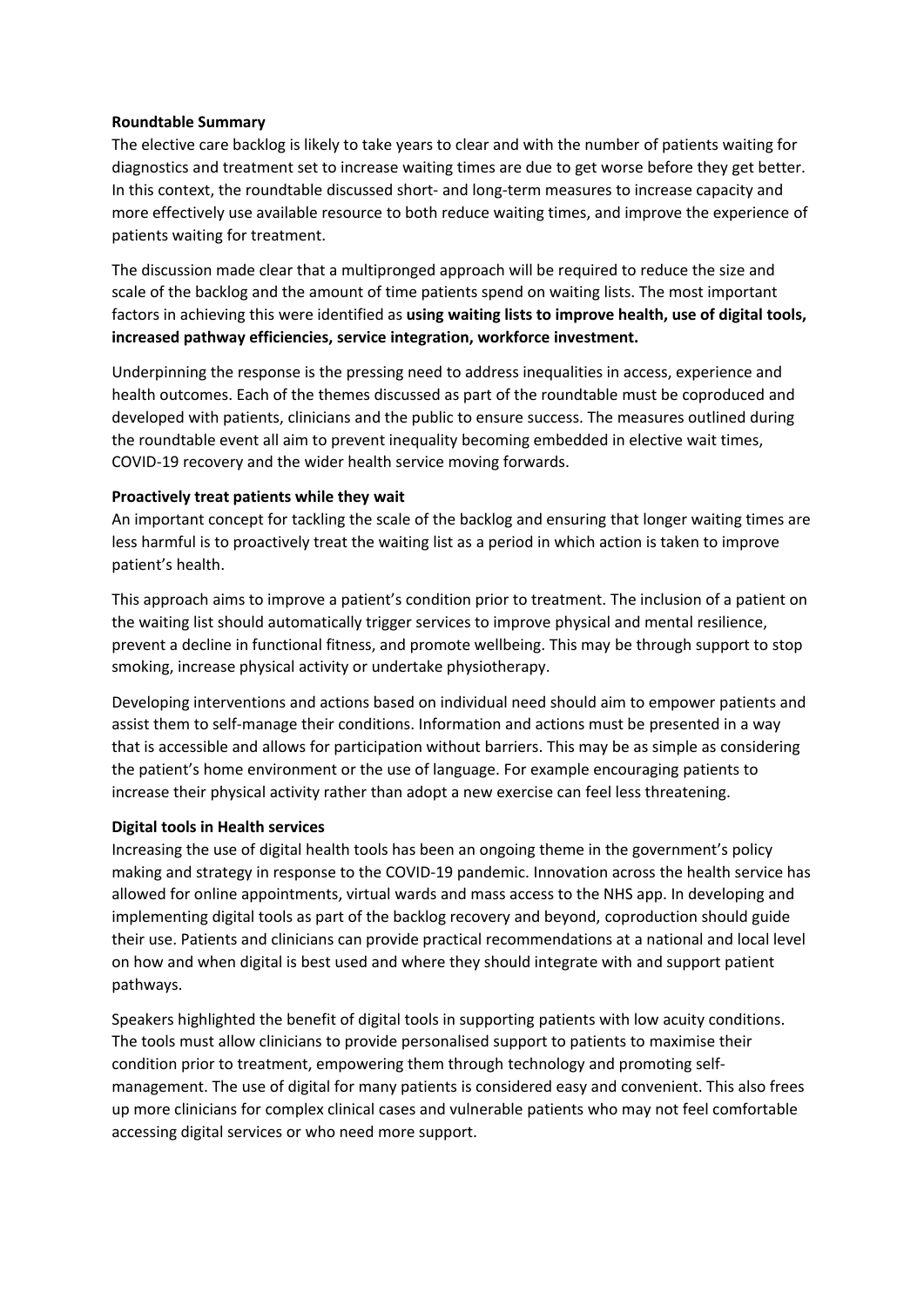Digital tools have the potential to support patients along every stage of the pathway, from offering an alternative to face-to-face appointments, allowing remote monitoring of patients, supporting medication adherence and promoting recovery through tools such as video-based physiotherapy. However, evaluation and regular review of their effectiveness at an individual and broader population level will be important to prevent digital exclusion and ensure investment is used wisely.

### **Streamlining the Patient Pathway for the benefit of both patient and services**

Many patients undergo a complex pathway from first presentation to treatment with a number of different waits, whether for an appointment, diagnostics, treatment or review. The roundtable identified opportunities for patient pathways to become more efficient, reduce waiting times and in turn improve outcomes for patients.

At the front end of the pathway, speakers discussed the role of pharmacy in increasing efficiency and managing patients towards the best pathway, thereby reducing the risk of unnecessarily overburdening other overstretched services. Panellists noted that community pharmacy teams see more patients than any other professional group and offer a local, trusted service that is currently undervalued and underutilised. Pharmacy can assist in the drive for better population health through guidance on self-management and personalised support. They also provide minor injuries advice, medicines management and preventative care. Throughout the COVID-19 pandemic pharmacy remained open and expanded its range of services without compromising patient care.

Community pharmacy therefore offers an alternative pathway for low acuity, less complex patients. With investment and innovation, the current role of pharmacy could be further expanded. For example, if pharmacies had the tools and ability to refer patients with red flag symptoms there is the potential to reduce time to diagnosis and identify disease at an earlier stage.

Further along the pathway, speakers discussed the potential efficiencies that could be made in diagnostics. The roundtable welcomed community diagnostic hubs as a useful start in transforming diagnostic provision and wait times. However, their current remit, addressing cancer, cardiovascular disease and diabetes should not be seen as the limit of innovation in this area.

Speakers discussed the need for diagnostics to move from being reactive to proactive. A more innovative approach to diagnostics should involve asymptomatic screening and diagnostics delivered in the community as close to patients and as accessible as possible. Examples such as lung screening services in supermarket carparks, where services are brought into communities and people who may not normally engage with health services could be reached, represent examples of the ambition needed to shift the diagnostic culture.

Furthermore, the role of primary care in diagnostics was discussed. Increasing minimally invasive, thorough diagnostics could also assist in addressing the backlog by adding value and eliminating waste through removing the need for the invasive diagnostics delivered in secondary care. Examples of this included conducting a full blood panel prior to referring a patient for an endoscopic procedure.

## **Integration of diagnostics inputs to streamline patient treatment**

Diagnostics are also a good example of an area where integration is still required in order to decrease waiting times, improve pathway efficiency and offer a better patient experience. An area identified as leading to unnecessary delay within the diagnostic pathway is the need for the results of diagnostic tests to be sent to the referring physician prior to any further diagnostic or treatment bookings. If follow-up could be arranged by radiographers or other qualified members of staff, time to diagnosis may be reduced.